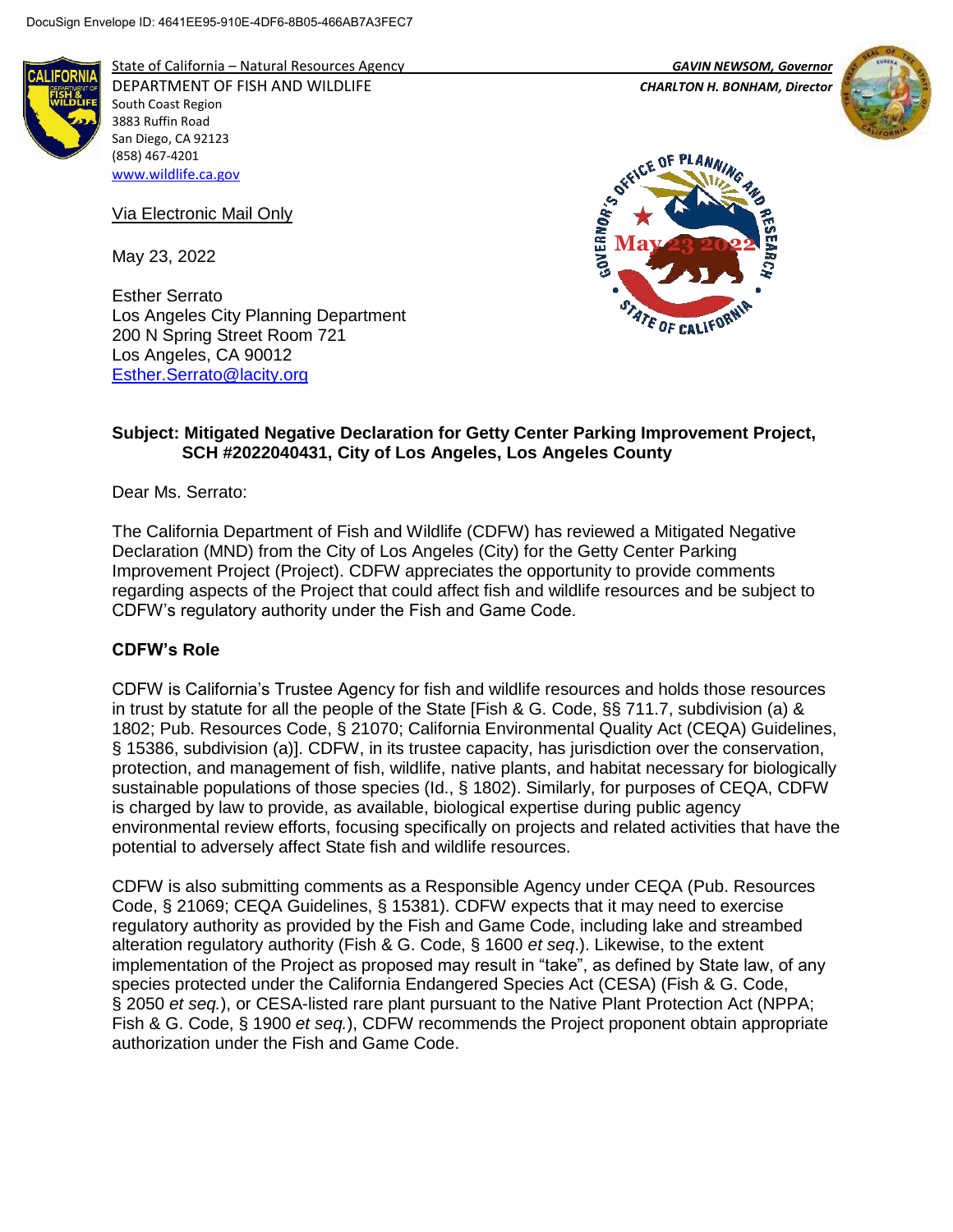Esther Serrato Los Angeles City Planning Department May 23, 2022 Page 2 of 12

## **Project Description and Summary**

**Objective:** The Project would provide supplementary parking for the Getty Center. The Project is proposing new paved and landscaped surface parking areas and ancillary improvements on two existing graded areas. The Project site is currently vacant, except for storm water infrastructure that provides drainage for the site and adjacent hillside. The graded area on the southern portion of the Project site would be Oak Parking Lot A (1.47 acres), and the graded area on the northern side of the Project site would be Oak Parking Lot B (1.59 acres), collectively referred to as the Oak Parking Lots. The area of surface parking and ancillary improvements totals approximately 3.06 acres. The Oak Parking Lots would be open seven days a week from 5:00 A.M. until 11:00 P.M. and would be monitored by cameras and security patrols 24 hours a day. The Oak Parking Lots would not be accessible to the public when the Getty Center's front gate on Sepulveda Boulevard is closed.

The Project would provide approximately 106 automobile parking spaces within Oak Parking Lot A and 111 spaces within Oak Parking Lot B. When needed, the Project would be able to accommodate nine buses. The Project would develop 30 percent of the parking spaces as electric vehicle ready with at least 24 electric vehicle charging stations and two electric shuttle or bus charging stations. A restroom would be located in Oak Parking Lot A consisting of a onestory, 250-square foot structure. A bench, water fountain, trash and recycling receptacles, parking ticketing machine, and emergency phone would be provided within each of the two parking lots. The Project would extend water conveyance infrastructure under the access road leading to the Project sites, where fire hydrants would be installed to enable the Los Angeles Fire Department to use the parking lots to help protect the surrounding communities in event of a wildfire. The Project would install approximately 78 new light poles in total along the perimeter of the Project site, in the center of the surface parking areas, and near the restroom. The proposed light poles would be typical of light poles used in surface parking areas and would use 29-watt energy-efficient lighting directed down to the ground and box-shielded. The light poles would be 10 feet in height. Structure entryways would also be illuminated and designed to eliminate areas of concealment.

Plants and trees would be installed along the perimeter and center of the surface parking areas. Plantings would include native and drought-tolerant species. Sixty-nine trees are proposed to be planted, including oaks, California pepper trees, and California buckeyes. Approximately 30 percent (39,312 square feet) of the Project area would be landscaped. A network of bioswales would be installed to minimize erosion and stormwater runoff, which would filter rainwater before releasing it to the storm drain or back into the ground. The Project would enclose portions of the north and west sides of the Project area with a black vinyl-covered chain link fence 6 feet high. In addition, the Project would install a steel bar picket fence 3 feet 6 inches high around an existing drainage channel.

The Project area would be graded to a depth of less than 1 foot, with the deepest grading at between 5 feet and 5.5 feet occurring on approximately 0.025 percent of the Project area. It is estimated that construction would require approximately 3,500 cubic yards of earthwork consisting of approximately 1,400 cubic yards of soil export and 2,100 cubic yards of soil import.

**Location:** The Project is located at 1200 North Getty Center Drive. The Project area consists of multiple parcels and former Caltrans property remnants. The Project area is bounded by the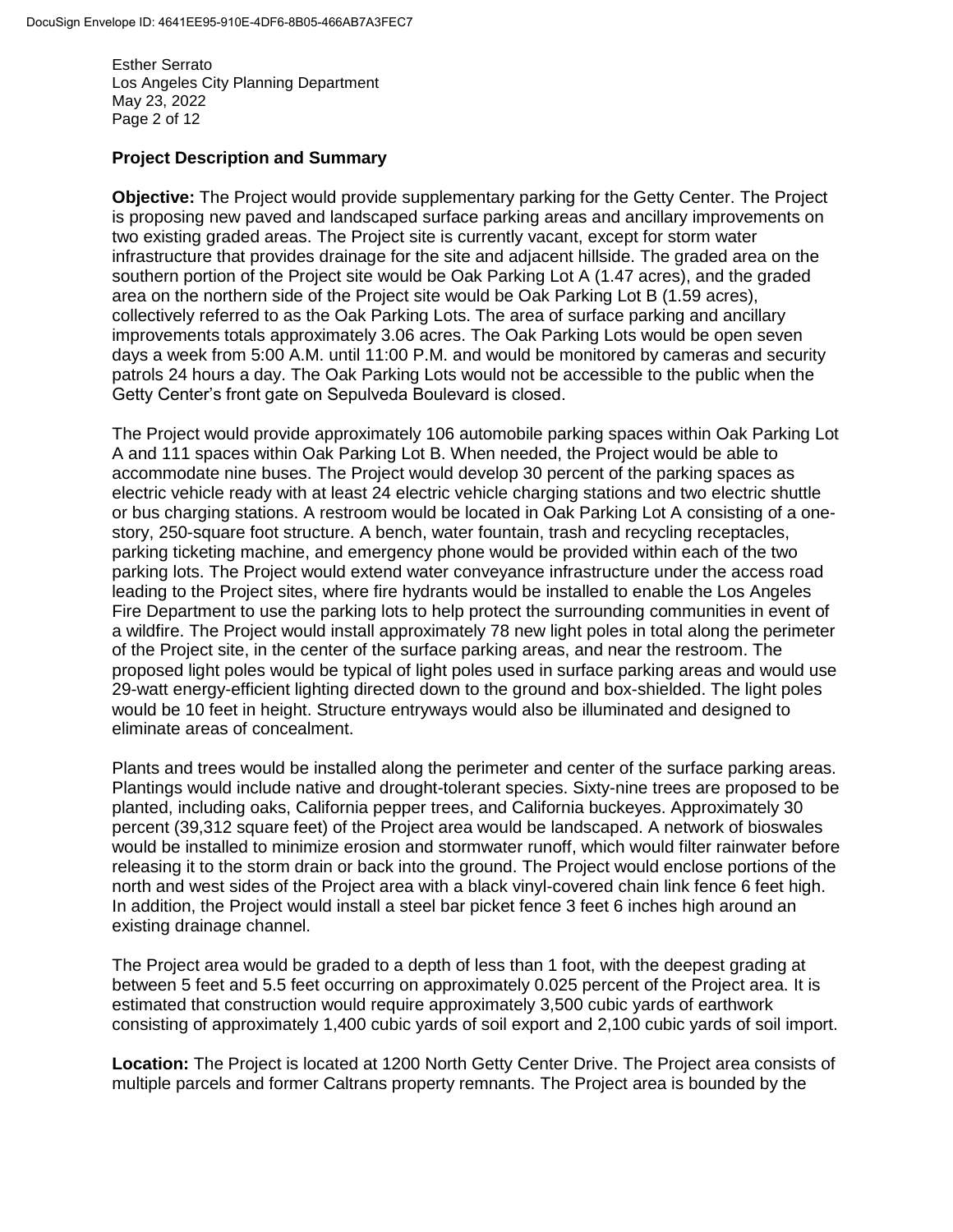Esther Serrato Los Angeles City Planning Department May 23, 2022 Page 3 of 12

Santa Monica Mountains to the north and west, I-405 to the east, and Getty Center Drive to the south.

## **Comments and Recommendations**

CDFW offers the comments and recommendations below to assist the City in adequately identifying, avoiding, and/or mitigating the Project's significant, or potentially significant, direct, and indirect impacts on fish and wildlife (biological) resources. Editorial comments or other suggestions are also included to improve the Project's environmental document. CDFW recommends the measures or revisions below be included in a science-based monitoring program that contains adaptive management strategies as part of the Project's CEQA mitigation, monitoring, and reporting program (Pub. Resources Code, § 21081.6; CEQA Guidelines, § 15097).

# **Specific Comments**

#### **Comment: Impacts on Streams**

**Issue:** The Project may impact streams.

**Specific impacts:** The Project may impact streams during grading and earthwork. In addition, the Project may alter the conveyance of runoff and sheet flow by installing new paved areas and permanent structures to capture runoff.

**Why impacts would occur:** According to page 7 in the Appendix IS-2 Biological Resources Assessment, "there are two riverine features that drain into the BSA [Biological Study Area] … the BSA contains storm water infrastructure that provides drainage for the site and the adjacent hillsides … There is one concrete trap channel within the Direct Impact Area and three channels within the Indirect Buffer Area. It appears that these channels may be connected to natural waterways downstream." The Project could impact streams temporarily during Project construction and permanently after the Project is completed.

Temporary impacts on streams could occur during Project construction. The Project would include substantial grading and balancing of fill on site. This could result in soil erosion and earth movement. As a result, the Project could deposit materials such as sediment and fine particles into a stream. Therefore, the Project could impact streams by depositing, permitting to pass into, or placing where it can pass into the waterway any substance or material deleterious to fish, plant life, mammals, or bird life, including, but not limited to gasoline and oil, as well as sediment.

Permanent impacts on streams could occur after the Project is completed by the Project altering how runoff is captured and conveyed through the Project site. First, the Project would increase the impermeable surface area throughout the Project site. According to Appendix IS-8 Hydrology and Water Quality Report, the Project would increase the percentage of impervious surface from one percent currently in both parking areas to 76 percent in Oak Parking Lot A and 73 percent in Oak Parking Lot B. Increased impervious surfaces would alter on-site hydrology. In addition, according to Appendix IS-8, the Project proposes to install multiple catch basins/bioswales in both parking areas to "capture and re-use the stormwater runoff from the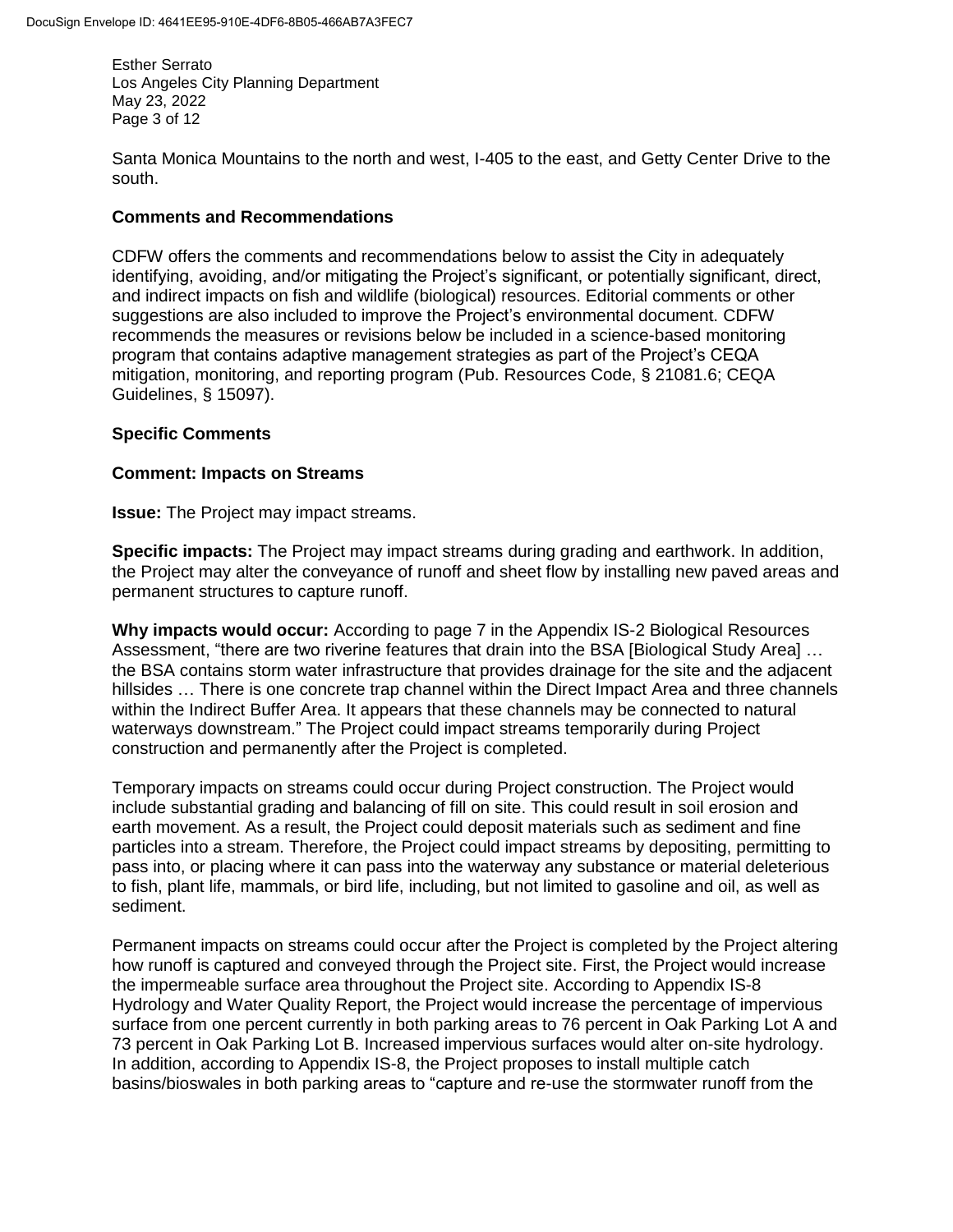$\overline{\phantom{a}}$ 

Esther Serrato Los Angeles City Planning Department May 23, 2022 Page 4 of 12

new and altered impervious areas." The Project would install features that would modify how water is captured and conveyed across the Project site compared to baseline (i.e., no Project).

**Evidence impacts would be significant:** CDFW exercises its regulatory authority as provided by Fish and Game Code section 1600 et seq. to conserve fish and wildlife resources which includes rivers, streams, or lakes and associated natural communities. Fish and Game Code section 1602 requires any person, state or local governmental agency, or public utility to notify CDFW prior to beginning any activity that may do one or more of the following:

- Divert or obstruct the natural flow of any river, stream, or lake<sup>1</sup>;
- Change the bed, channel, or bank of any river, stream, or lake;
- Use material from any river, stream, or lake; or,
- Deposit or dispose of material into any river, stream, or lake.

CDFW requires a Lake and Streambed Alteration (LSA) Agreement when a project activity may substantially adversely affect fish and wildlife resources.

The Project may impact streams both during Project construction and for the Project's lifetime. The MND does not provide measures to mitigate for potentially significant impacts on streams. Accordingly, the Project has a substantial adverse direct, indirect, and cumulative effect, either directly or through habitat modifications, on fish and wildlife resources, including rivers, streams, or lakes and associated natural communities identified by CDFW.

# **Recommended Potentially Feasible Mitigation Measure(s):**

**Recommendation #1:** CDFW's issuance of an LSA Agreement for a project that is subject to CEQA will require CEQA compliance actions by CDFW as a Responsible Agency. As a Responsible Agency, CDFW may consider the CEQA document from the lead agency/project applicant for the project. To minimize additional requirements by CDFW pursuant to Fish and Game Code section 1600 et seq. and/or under CEQA, a project's CEQA document should fully identify the potential impacts to the stream or riparian resources and provide adequate avoidance, mitigation, monitoring, and reporting commitments for issuance of the LSA Agreement. To compensate for any on- and off-site impacts to aquatic and riparian resources, additional mitigation conditioned in any LSA Agreement may include the following: erosion and pollution control measures; avoidance of resources; protective measures for downstream resources; on- and/or off-site habitat creation; enhancement or restoration; and/or protection and management of mitigation lands in perpetuity.

**Mitigation Measure #1:** If the Project may result in the alteration of streams, including the concrete channels or riverine features, the Project Applicant should notify CDFW pursuant to Fish and Game Code 1602. The Project Applicant should submit proof to the City that CDFW was notified prior to the City's issuance of a grading permit for the Project.

Please visit CDFW's [Lake and Streambed Alteration Program](https://wildlife.ca.gov/Conservation/LSA) webpage for more information (CDFW 2022a).

<sup>&</sup>lt;sup>1</sup> "Any river, stream, or lake" includes those that are dry for periods of time (ephemeral/episodic) as well as those that flow year-round (perennial). This includes ephemeral streams, desert washes, and watercourses with a subsurface flow. It may also apply to work undertaken within the flood plain of a water body.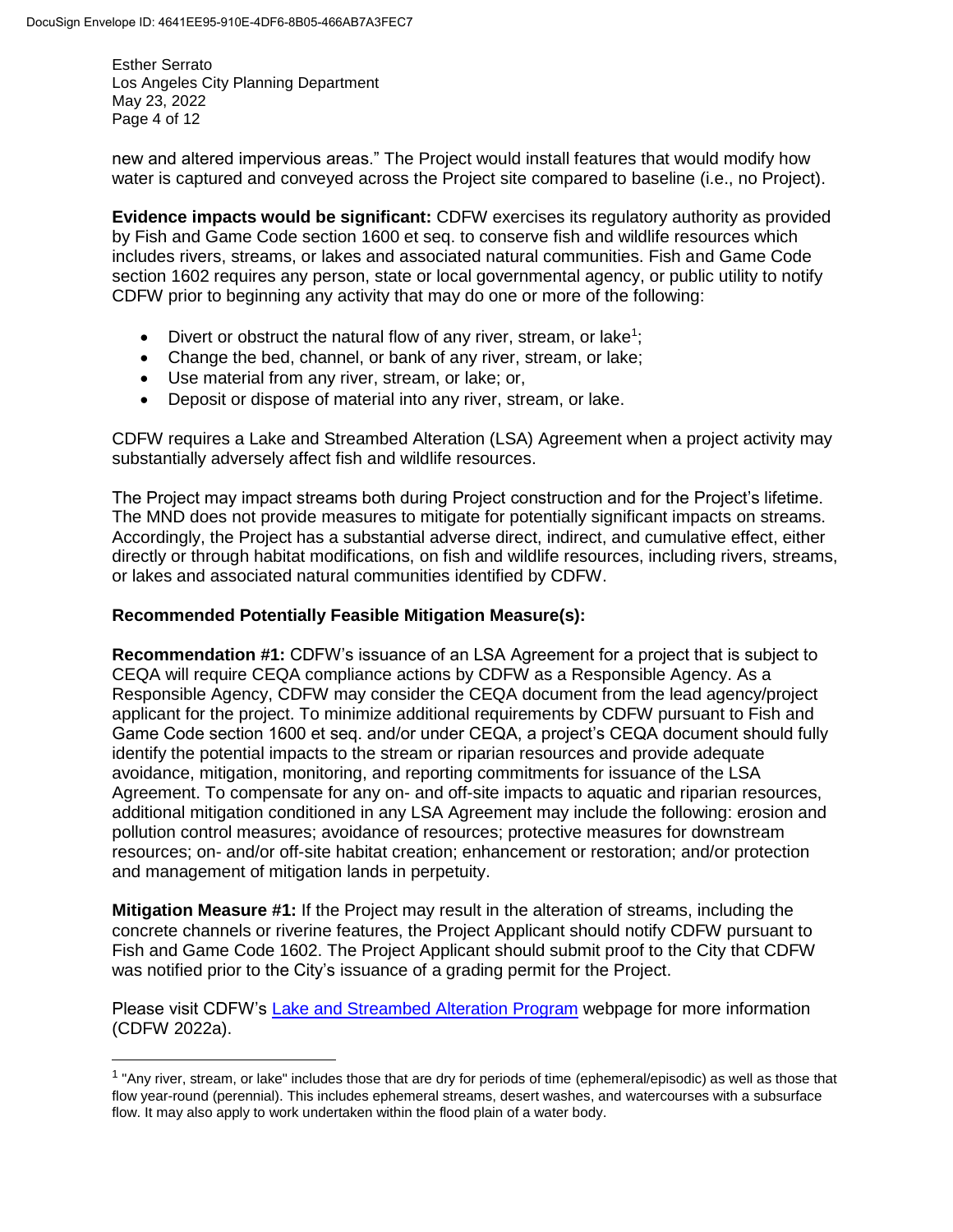Esther Serrato Los Angeles City Planning Department May 23, 2022 Page 5 of 12

**Mitigation Measure #2:** The Project Applicant's notification to CDFW should provide the following information at minimum:

- 1) A stream delineation in accordance with the U.S Fish and Wildlife Service wetland definition adopted by CDFW<sup>2</sup> (Cowardin et al. 1979);
- 2) Linear feet and/or acreage of streams and associated natural communities that would be permanently and/or temporarily impacted by the Project. Plant community names should be provided based on vegetation association and/or alliance per the [Manual of California](http://vegetation.cnps.org/)  [Vegetation,](http://vegetation.cnps.org/) second edition (Sawyer et al. 2009);
- 3) A discussion as to whether impacts on streams within the Project site would impact those streams immediately outside of the Project site where there is hydrologic connectivity. Potential impacts such as changes to drainage pattern, runoff, and sedimentation should be discussed; and
- 4) A hydrological evaluation of the 100-year storm event to provide information on how water and sediment is conveyed through the Project site. Additionally, the hydrological evaluation should assess a sufficient range of storm events (e.g., 100, 50, 25, 10, 5, and 2-year frequency storm events) to evaluate water and sediment transport under pre-Project and post-Project conditions.

# **Additional Recommendations**

 $\overline{\phantom{a}}$ 

**Recommendation #2: Mountain Lion** – Mountain lion is known to occur in hillsides surrounding the Project site. Recently, a mountain lion, P-97, was struck and killed on the southbound side of the 405 freeway just south of the Getty Center Drive exit. In addition, Appendix IS-2 states that mountain lion could move through the surrounding hillsides. CDFW recommends the City revise the MND to include a discussion of the Project's potential effect on mountain lion from the standpoint of the following: introducing additional barriers to mountain lion movement, proposed hours of operation, the new lighting plan, and human-wildlife conflict. These Project components could affect how mountain lion may use and move through the Project site and surrounding hillsides.

The Project proposes a black vinyl-covered chain link fence 6 feet high on the north and west sides of the Project site in the Oak Parking Lots. The chain link fence could introduce a new barrier for mountain lion. The Oak Parking Lots would be open seven days a week from 5:00 A.M. until 11:00 P.M. The proposed hours of operation overlaps with when mountain lion may be more active, which is typically from dusk to dawn. The Project proposes to install 78 new lighting fixtures. Lighting has an effect on mountain lion behavior and use of a site. Anthropogenic lighting could alter behavior and interactions of mountain lion in both the wildland and wildland-urban interface (Ditmer et al. 2020). Lighting proposed by the Project could affect how mountain lions and mule deer – their preferred prey - may move and use the Project site and surrounding natural areas. Lastly, the Project would increase and introduce human presence. Increased human presence may lead to more wildlife encounters and conflict (Burdett et al. 2010; Wilmers et al. 2013). This could result in more mountain lion depredation kills, which along with vehicle strikes, account for the majority of mountain lion mortalities in the Santa Monica Mountains (Center for Biological Diversity 2019).

 $2$  Be advised that some wetland and riparian habitats subject to CDFW's authority may extend beyond the jurisdictional limits of the U.S. Army Corps of Engineers' Section 404 permit and Regional Water Quality Control Board Section 401 Certification.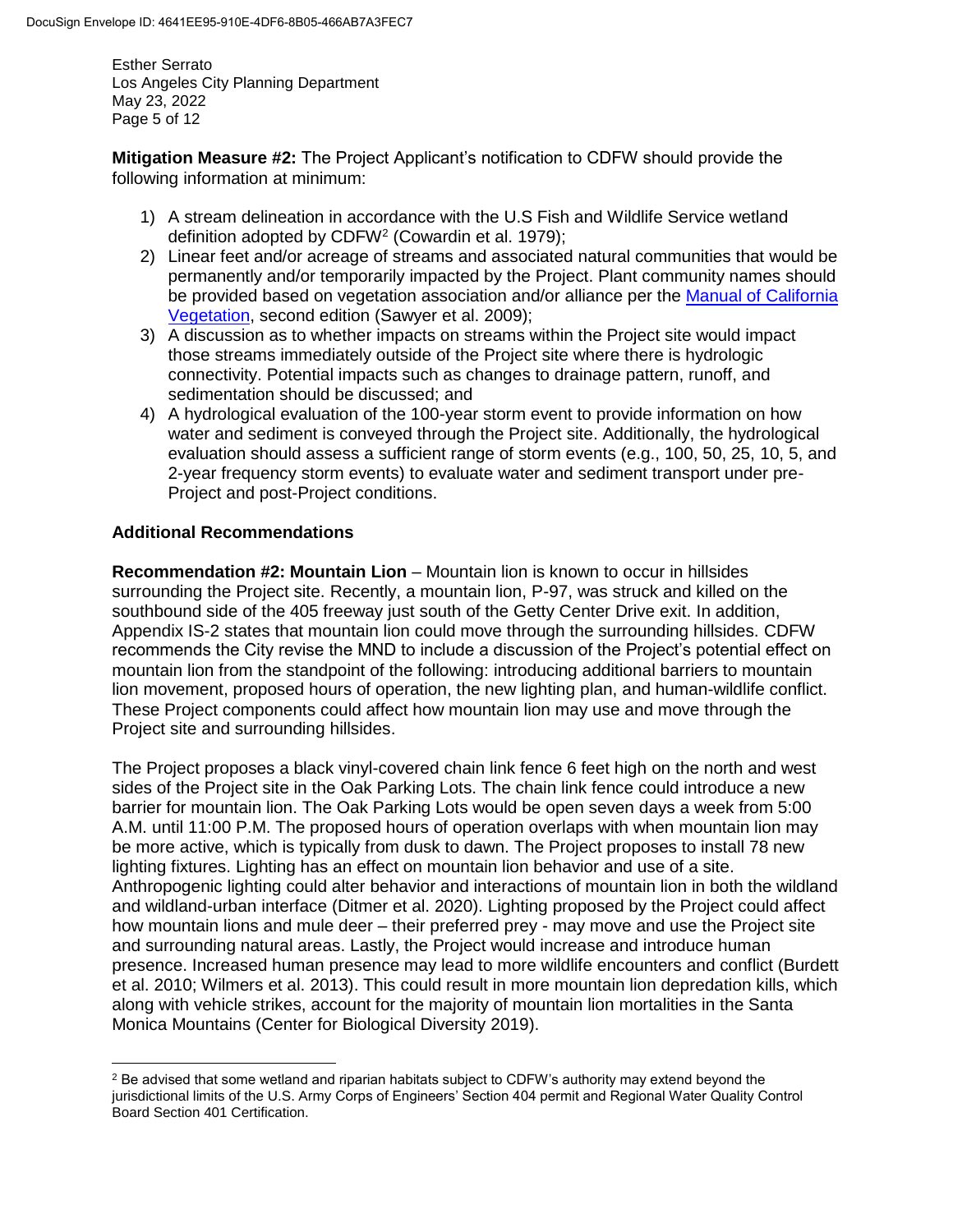Esther Serrato Los Angeles City Planning Department May 23, 2022 Page 6 of 12

CDFW recommends the City provide mitigation for potentially significant impacts on mountain lion. Appropriate mitigation may include installing wildlife-friendly and permeable fencing, altering the hours of operation, reducing the number of lighting fixtures, and/or installing informational signage to reduce the risk of human-wildlife conflicts. CDFW also recommends all trash receptacles be placed in areas that would not create an unnatural food source that may attract nuisance wildlife and to minimize waste and pollution in natural areas and open space.

**Recommendation #3: Lighting** – The Project would introduce new lighting within the Project site. CDFW recommends the Project incorporate lighting that minimizes impacts on surrounding natural areas and wildlife (e.g., mule deer and mountain lion). Lighting should be located, arranged, or shielded away from natural areas, buffers, or undeveloped areas. CDFW recommends the City require the Project Applicant to evaluate alternative lighting configurations, number of lights, height, and lumens per luminaire, and select the alternative that would balance site security with minimizing impacts on biological resources and habitat.

**Recommendation #4: Nesting Birds** – According to the MND, the Project would "comply with the Migratory Bird Treaty Act and California Fish and Game Code" and require nesting bird surveys "no more than 48 hours prior to commencement of construction activities to determine if nesting birds/raptors or active nests are within 300 feet (500 feet for potential raptor nests) of the Project site." However, nesting bird surveys are not provided as a mitigation measure.

In addition, the proposed protection measure for nesting birds is not specific and may be inadequate to reduce the Project's impact on nesting birds to less than significant. For example, the MND currently states, "if nesting birds are found, measures to ensure that the birds/raptors and/or their nests are not harmed, would be implemented, including but not limited to, installation and maintenance of appropriate buffers (until nesting activity has ended)." The mitigation measure as it is currently written does not provide any specific and effective actions (e.g., buffer distance) that would be required of the Project Applicant to protect nesting birds and avoid impacts on nests, eggs, and nestlings, if found. Mitigation Measure BIO-1 proposed in the MND would require a fence around the Project area to ensure that construction activities remain in the Project area. However, Mitigation Measure BIO-1 is not specific to nesting bird buffers. Moreover, work contained within the Project area may still impact nesting birds if the work is occurring near nests. Nesting birds could still be impacted by elevated levels of noise, dust, ground vibrations, and increased human presence.

To adequately reduce the Project's impact on nesting birds to less than significant, CDFW recommends the City require nesting bird surveys as a mitigation measure. CDFW also recommends the City provide nesting bird mitigation as part of the Project's Mitigation Monitoring and Reporting Plan (MMRP). CDFW also recommends the City provide minimum nodisturbance buffer distances around active nests. No-disturbance buffers should be increased, if necessary, to protect the nesting birds. No-disturbance buffers should be maintained until the breeding season has ended or until a qualified biologist determines that the birds have fledged and are no longer reliant upon the nest or parental care for survival.

**Recommendation #5: Plant Palette** – According to the MND, proposed landscaping for the Project would "include a broad palette of native and drought-tolerant plantings, such as several species of oak trees with very low water use, California pepper trees, and California buckeye trees." California pepper tree (or Peruvian pepper tree) is a non-native species that was brought to southern California and has become invasive. The Project is located adjacent to the Santa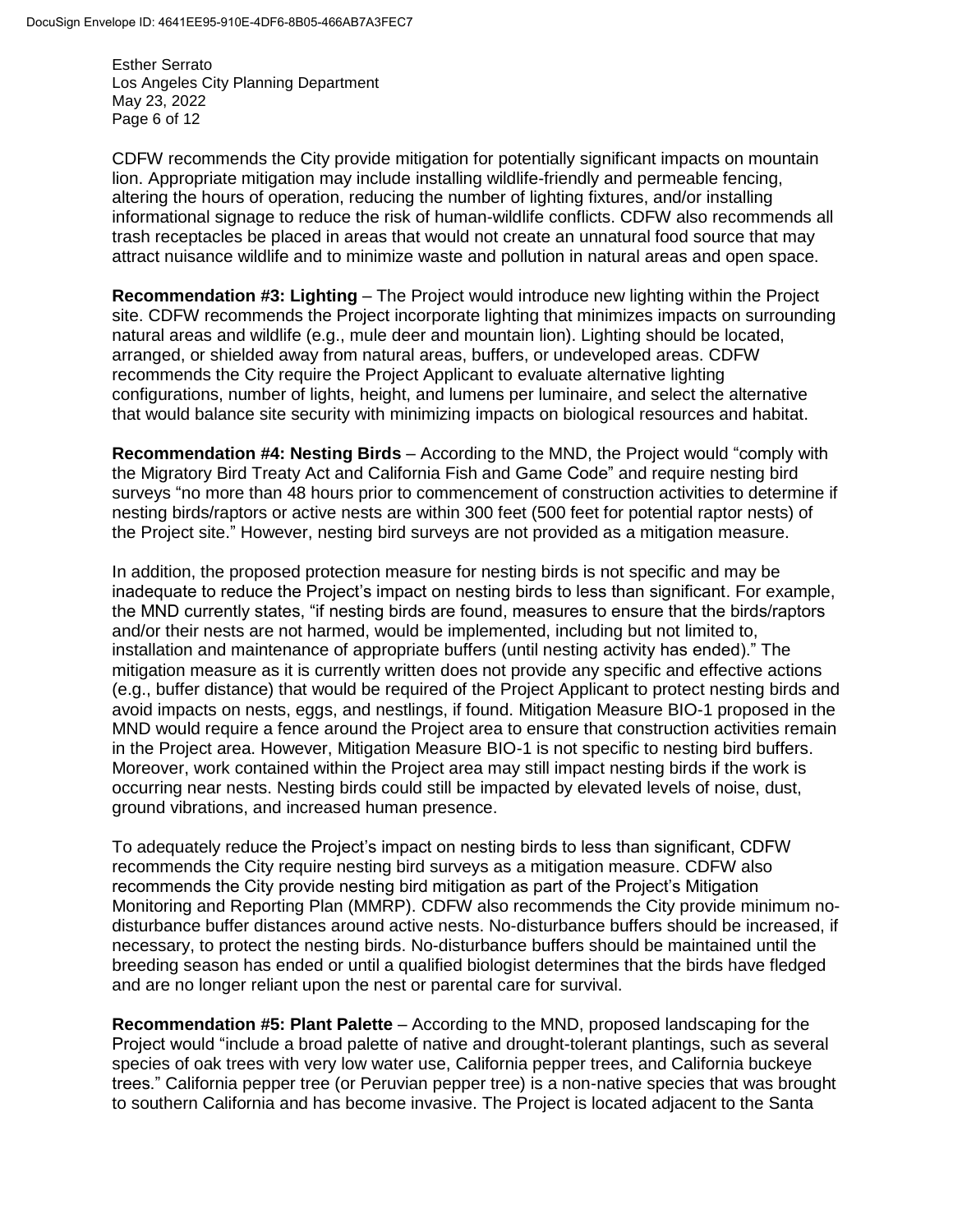Esther Serrato Los Angeles City Planning Department May 23, 2022 Page 7 of 12

Monica Mountains. The Project should avoid introducing non-native species that can disperse and spread onto adjacent natural areas and open space. Accordingly, CDFW recommends the City remove California pepper tree (*Schinus molle*) from the Project's landscaping plan. CDFW strongly recommends avoiding non-native, invasive plants for landscaping and restoration, particularly any species listed as 'Moderate' or 'High' by the [California Invasive Plant Council](https://www.cal-ipc.org/plants/inventory/) (Cal-IPC 2022). CDFW recommends restricting the Project's planting palette to native species that are found naturally in naturally occurring plant communities within or adjacent to the Project area. In addition, CDFW supports planting species of trees, such as oaks (*Quercus* genus), and understory vegetation (e.g., ground cover, subshrubs, and shrubs) in order to create habitat and provide a food source for birds. Finally, CDFW supports planting species of vegetation with high insect and pollinator value.

**Recommendation #6:** CEQA requires that information developed in environmental impact reports and negative declarations be incorporated into a database *li.e.*, CNDDBI which may be used to make subsequent or supplemental environmental determinations [Pub. Resources Code, § 21003, subd. (e)]. Information on special status species should be submitted to the CNDDB by completing and submitting [CNDDB Field Survey Forms](https://wildlife.ca.gov/Data/CNDDB/Submitting-Data) (CDFW 2022b). Information on special status native plant populations and sensitive natural communities, the [Combined](https://wildlife.ca.gov/Data/VegCAMP/Natural-Communities/Submit)  [Rapid Assessment and Relevé](https://wildlife.ca.gov/Data/VegCAMP/Natural-Communities/Submit) Form should be completed and submitted to CDFW's Vegetation Classification and Mapping Program (CDFW 2022c).

**Recommendation #7:** CDFW recommends the City update the Project's proposed Biological Resources Mitigation Measures and condition the environmental document to include mitigation measures recommended in this letter. CDFW provides comments to assist the City in developing mitigation measures that are specific, detailed (i.e., responsible party, timing, specific actions, location), and clear for a measure to be fully enforceable and implemented successfully via a mitigation monitoring and/or reporting program (CEQA Guidelines, § 15097; Pub. Resources Code, § 21081.6). The City is welcome to coordinate with CDFW to further review and refine the Project's mitigation measures. Per Public Resources Code section 21081.6(a)(1), CDFW has provided the City with a summary of our suggested mitigation measures and recommendations in the form of an attached Draft MMRP (Attachment A).

# **Filing Fees**

The Project, as proposed, would have an impact on fish and/or wildlife, and assessment of filing fees is necessary. Fees are payable upon filing of the Notice of Determination by the City of Los Angeles and serve to help defray the cost of environmental review by CDFW. Payment of the fee is required for the underlying Project approval to be operative, vested, and final (Cal. Code Regs., tit. 14, § 753.5; Fish & G. Code, § 711.4; Pub. Resources Code, § 21089).

# **Conclusion**

We appreciate the opportunity to comment on the Project to assist the City of Los Angeles in adequately analyzing and minimizing/mitigating impacts to biological resources. CDFW requests an opportunity to review and comment on any response that the City of Los Angeles has to our comments and to receive notification of any forthcoming hearing date(s) for the Project [CEQA Guidelines, § 15073(e)]. If you have any questions or comments regarding this letter, please contact Ruby Kwan-Davis, Senior Environmental Scientist (Specialist), at [Ruby.Kwan-Davis@wildlife.ca.gov](mailto:Ruby.Kwan-Davis@wildlife.ca.gov) or (562) 619-2230.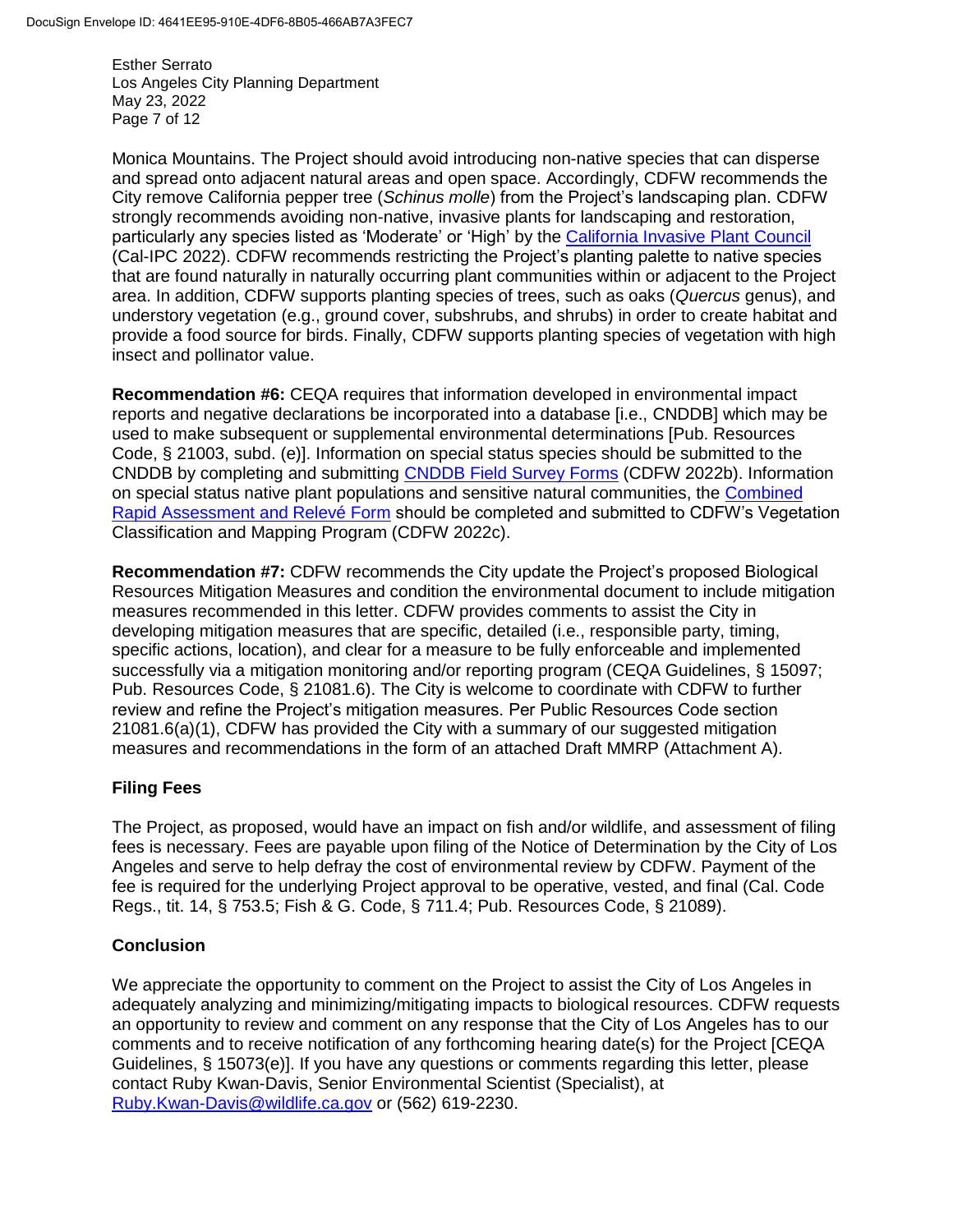Esther Serrato Los Angeles City Planning Department May 23, 2022 Page 8 of 12

Sincerely,

DocuSigned by: Dro -B6E58CFE24724F5...

Erinn Wilson-Olgin Environmental Program Manager I South Coast Region

ec: CDFW

Erinn Wilson-Olgin, Los Alamitos – [Erinn.Wilson-Olgin@wildlife.ca.gov](mailto:Erinn.Wilson-Olgin@wildlife.ca.gov) Victoria Tang, Los Alamitos – [Victoria.Tang@wildlife.ca.gov](mailto:Victoria.Tang@wildlife.ca.gov) Ruby Kwan-Davis, Los Alamitos – [Ruby.Kwan-Davis@wildlife.ca.gov](mailto:Ruby.Kwan-Davis@wildlife.ca.gov) Felicia Silva, Los Alamitos – [Felicia.Silva@wildlife.ca.gov](mailto:Felicia.Silva@wildlife.ca.gov) Julisa Portugal, Los Alamitos – [Julisa.Portugal@wildlife.ca.gov](mailto:Julisa.Portugal@wildlife.ca.gov) Frederic (Fritz) Rieman, Los Alamitos - [Frederic.Rieman@wildlife.ca.gov](mailto:Frederic.Rieman@wildlife.ca.gov) Cindy Hailey, San Diego – [Cindy.Hailey@wildlife.ca.gov](mailto:Cindy.Hailey@wildlife.ca.gov) CEQA Program Coordinator, Sacramento - CEQACommentLetters@wildlife.ca.gov State Clearinghouse, Office of Planning and Research - [State.Clearinghouse@opr.ca.gov](mailto:State.Clearinghouse@opr.ca.gov)

# **References:**

- Burdett, C. L., Crooks, K.R., Theobald, D.M., Wilson, K.R., Boydston, E.E., Lyren, L.M., Fisher, R.N., Vickers, T.W., Morrison, S.A., and W.M. Boyce. (2010). Interfacing models of wildlife habitat and human development to predict the future distribution of puma habitat. *Ecosphere, 1(1)*:art4. doi:10.1890/ES10-00005.1
- [CDFWa] California Department of Fish and Wildlife. 2022. Lake and Streambed Alteration Program. Available from: [https://wildlife.ca.gov/Conservation/LSA.](https://wildlife.ca.gov/Conservation/LSA)
- [CDFWb] California Department of Fish and Wildlife. (2022). Submitting Data to the CNDDB. Available from:<https://wildlife.ca.gov/Data/CNDDB/Submitting-Data>
- [CDFWc] California Department of Fish and Wildlife (2022). Natural Communities Submitting Information. Available from: [https://wildlife.ca.gov/Data/VegCAMP/Natural-](https://wildlife.ca.gov/Data/VegCAMP/Natural-Communities/Submit)[Communities/Submit](https://wildlife.ca.gov/Data/VegCAMP/Natural-Communities/Submit)
- [Cal-IPC] California Invasive Plant Council. 2022. The Cal-IPC Inventory. Available from: <https://www.cal-ipc.org/plants/inventory/>
- [Center for Biological Diversity] Center for Biological Diversity and the Mountain Lion Foundation. 2019. A Petition to List the Southern California/Central Coast Evolutionarily Significant Unit (ESU) of Mountain Lions as Threatened under the California Endangered Species Act (CESA). Available from:<https://fgc.ca.gov/CESA#ml>
- Cowardin, L.M., V. Carter, F.C. Golet, and E.T. LaRoe. 1979. Classification of wetlands and deepwater habitats of the United States. U.S. Fish and Wildlife Service. FWS/OBS-79/31. Washington, DC.
- Ditmer, M.A., Stoner, D.C., Francis, C.D., Barber, J.R., Forester, J.D., Choate, D.M., Ironside, K.E., Longshore, K.M., Hersey K.R., Larsen, R.T., McMillan, B.R., Olson, D.D., Andreasen, A.M., Beckmann, J.P., Holton, P.B., Messmer, T.A., and Cater, N.H. (2020). Artificial nightlight alters the predator-prey dynamics of an apex carnivore. *Ecography, 43*: 1-13. <http://dx.doi.org/10.1111/ecog.05251>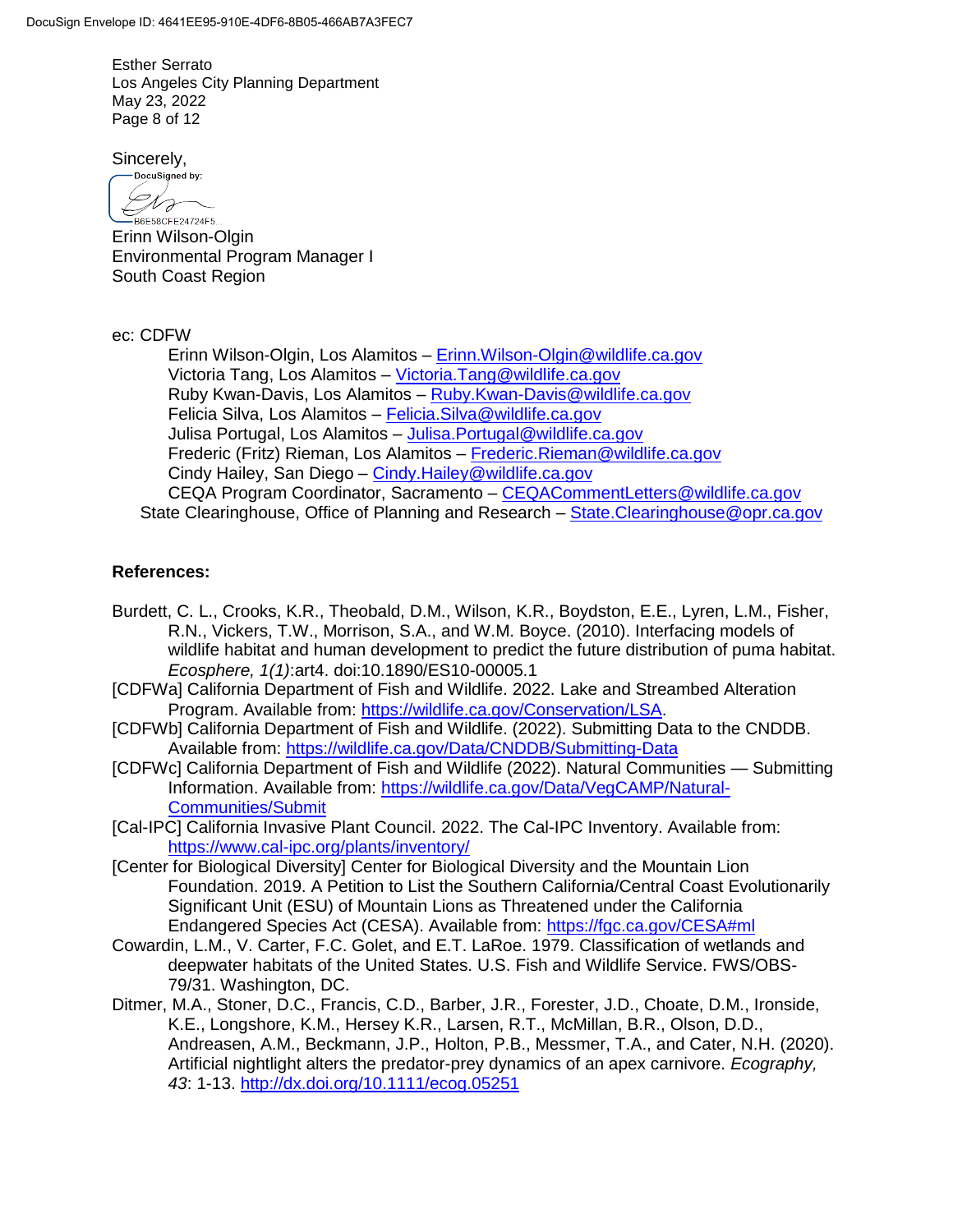Esther Serrato Los Angeles City Planning Department May 23, 2022 Page 9 of 12

- Sawyer, J. O., Keeler-Wolf, T., and Evens J.M. 2009. A Manual of California Vegetation, 2nd ed. ISBN 978-0-943460-49-9.
- Wilmers, C.C., Wang, Y., Nickel, B., Houghtaling, P., Shakeri, Y., Allen, M.L., Kermish-Wells, J., Yovovich, V., and T. Williams. (2013). Scale Dependent Behavioral Responses to Human Development by a Large Predator, the Puma. *PLoS ONE, 8(4)*: e60590. doi:10.1371/journal.pone.0060590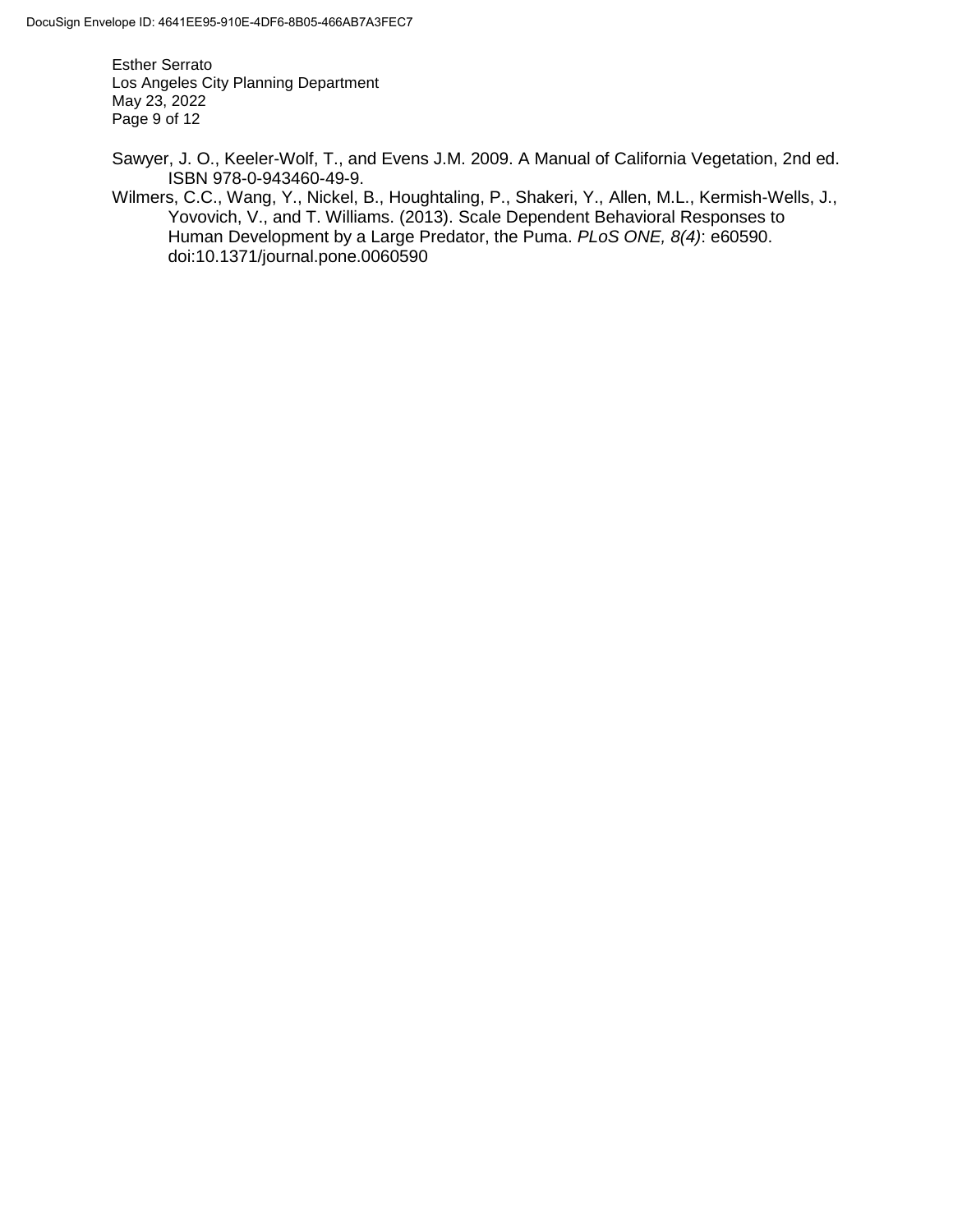[www.wildlife.ca.gov](http://www.wildlife.ca.gov/)



State of California – Natural Resources Agency *GAVIN NEWSOM, Governor* DEPARTMENT OF FISH AND WILDLIFE *CHARLTON H. BONHAM, Director*  South Coast Region 3883 Ruffin Road San Diego, CA 92123 (858) 467-4201



# **Attachment A: Draft Mitigation and Monitoring Reporting Plan**

| <b>Biological Resources (BIO)</b>               |                                                                                                                                                                                                                                                                                                                                                                                                                                                                                                                                                                                                                                                                                                                                                                                                                                                                                                        |                                                                                                |                               |  |  |
|-------------------------------------------------|--------------------------------------------------------------------------------------------------------------------------------------------------------------------------------------------------------------------------------------------------------------------------------------------------------------------------------------------------------------------------------------------------------------------------------------------------------------------------------------------------------------------------------------------------------------------------------------------------------------------------------------------------------------------------------------------------------------------------------------------------------------------------------------------------------------------------------------------------------------------------------------------------------|------------------------------------------------------------------------------------------------|-------------------------------|--|--|
| Mitigation Measure (MM) or Recommendation (REC) |                                                                                                                                                                                                                                                                                                                                                                                                                                                                                                                                                                                                                                                                                                                                                                                                                                                                                                        | <b>Timing</b>                                                                                  | <b>Responsible</b><br>Party   |  |  |
| <b>REC-1-Impacts</b><br>on Streams              | To minimize additional requirements by CDFW pursuant to Fish<br>and Game Code section 1600 et seq. and/or under CEQA, the<br>Project's CEQA document should fully identify the potential<br>impacts to the stream or riparian resources and provide adequate<br>avoidance, mitigation, monitoring, and reporting commitments for<br>issuance of an Lake and Streambed Alteration (LSA) Agreement.                                                                                                                                                                                                                                                                                                                                                                                                                                                                                                      | Prior to<br>finalizing<br><b>CEQA</b><br>document                                              | City of Los<br>Angeles (City) |  |  |
| <b>REC-2-Impacts</b><br>on Mountain<br>Lion     | The City should revise the Project's CEQA document to include a<br>discussion of the Project's potential effect on mountain lion from<br>the standpoint of the following: introducing additional barriers to<br>mountain lion movement, proposed hours of operation, the new<br>lighting plan, and human-wildlife conflict. The City should provide<br>mitigation for potentially significant impacts on mountain lion.<br>Appropriate mitigation may include installing wildlife-friendly and<br>permeable fencing, altering the hours of operation, reducing the<br>number of lighting fixtures, and/or installing informational signage<br>to reduce the risk of human-wildlife conflicts. All trash receptacles<br>be placed in areas that would not create an unnatural food source<br>that may attract nuisance wildlife and to minimize waste and<br>pollution in natural areas and open space. | Prior to<br>finalizing<br><b>CEQA</b><br>document                                              | City                          |  |  |
| <b>REC-3-Lighting</b>                           | The Project would introduce new lighting within the Project site.<br>CDFW recommends the Project incorporate lighting that minimizes<br>impacts on surrounding natural areas and wildlife (e.g., mule deer<br>and mountain lion). Lighting should be located, arranged, or<br>shielded away from natural areas, buffers, or undeveloped areas.<br>CDFW recommends the City require the Project Applicant to<br>evaluate alternative lighting configurations, number of lights,                                                                                                                                                                                                                                                                                                                                                                                                                         | Prior to<br>finalizing<br><b>CEQA</b><br>document/<br>finalizing<br>Project's<br>lighting plan | City                          |  |  |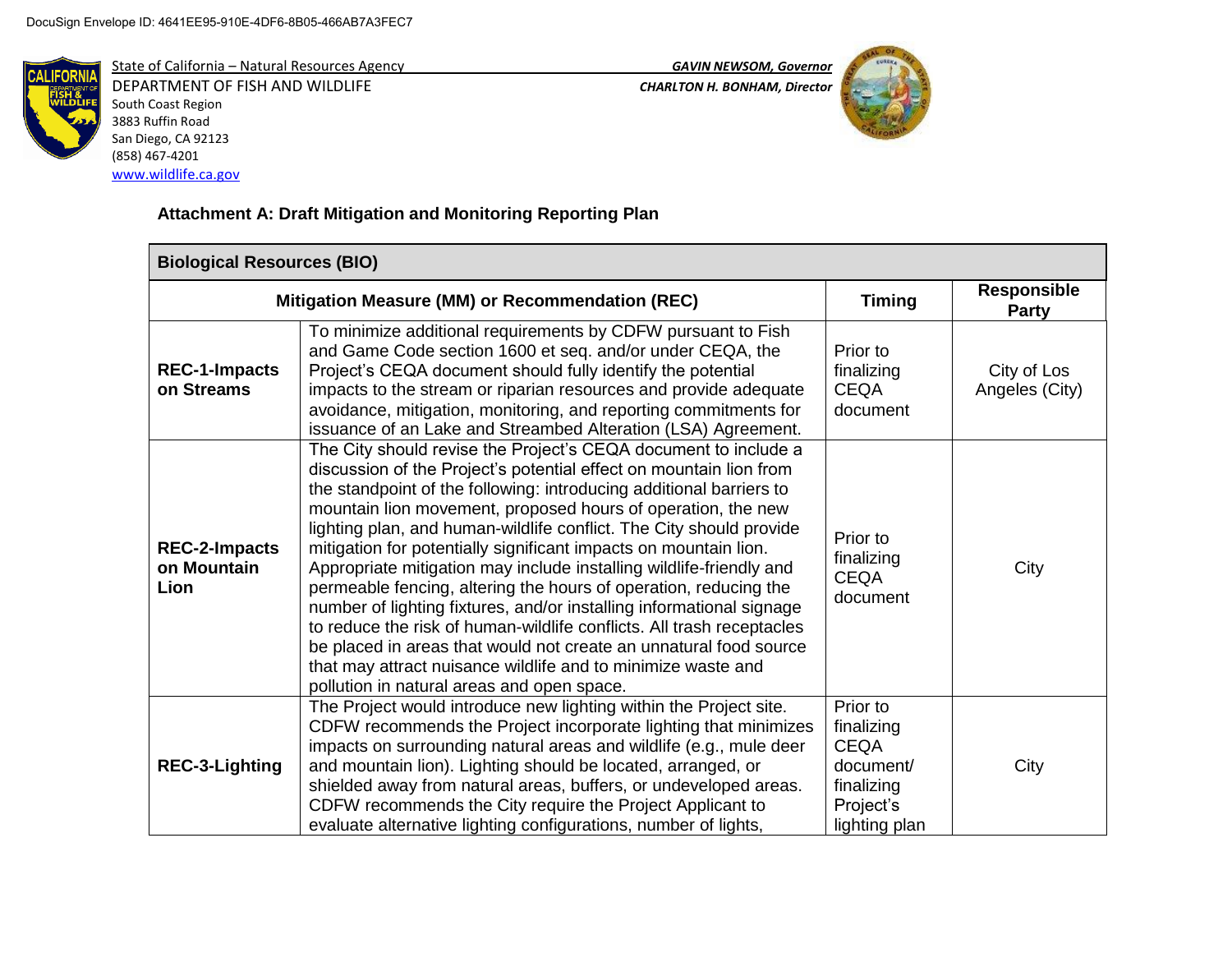Esther Serrato Los Angeles City Planning Department May 23, 2022 Page 11 of 12

|                                                                                                                                       | height, and lumens per luminaire, and select the alternative that<br>would balance site security with minimizing impacts on biological<br>resources and habitat.                                                                                                                                                                                                                                                                                                                                                                                                                                                                                                                                                                                                                                                    |                                                                                                          |      |
|---------------------------------------------------------------------------------------------------------------------------------------|---------------------------------------------------------------------------------------------------------------------------------------------------------------------------------------------------------------------------------------------------------------------------------------------------------------------------------------------------------------------------------------------------------------------------------------------------------------------------------------------------------------------------------------------------------------------------------------------------------------------------------------------------------------------------------------------------------------------------------------------------------------------------------------------------------------------|----------------------------------------------------------------------------------------------------------|------|
| <b>REC-4-Impacts</b><br>on Nesting<br><b>Birds</b>                                                                                    | The City should require nesting bird surveys as a mitigation<br>measure. The City should provide nesting bird mitigation as part of<br>the Project's Mitigation Monitoring and Reporting Plan. The City<br>should provide minimum no-disturbance buffer distances around<br>active nests. No-disturbance buffers should be increased, if<br>necessary, to protect the nesting birds. No-disturbance buffers<br>should be maintained until the breeding season has ended or until<br>a qualified biologist determines that the birds have fledged and are<br>no longer reliant upon the nest or parental care for survival.                                                                                                                                                                                          | Prior to<br>finalizing<br><b>CEQA</b><br>document                                                        | City |
| <b>REC-5-</b><br>Landscaping/<br><b>Planting Palette</b>                                                                              | The City should remove California pepper tree (Schinus molle)<br>from the Project's landscaping plan. The City should avoid non-<br>native, invasive plants for landscaping and restoration, particularly<br>any species listed as 'Moderate' or 'High' by the California Invasive<br><b>Plant Council.</b> The City should restrict the Project's planting palette<br>to native species that are found naturally in naturally occurring<br>plant communities within or adjacent to the Project area. The City<br>should plant species of trees, such as oaks (Quercus genus), and<br>understory vegetation (e.g., ground cover, subshrubs, and shrubs)<br>in order to create habitat and provide a food source for birds. The<br>city should plant species of vegetation with high insect and<br>pollinator value. | Prior to<br>finalizing<br><b>CEQA</b><br>document/<br>finalizing the<br>Project's<br>landscaping<br>plan | City |
| <b>REC-6-</b><br><b>Submitting Data</b><br>for Sensitive<br>and Special<br><b>Status Species</b><br>and Natural<br><b>Communities</b> | Information on special status species should be submitted to the<br>CNDDB by completing and submitting CNDDB Field Survey<br>Forms. Information on special status native plant populations and<br>sensitive natural communities, the Combined Rapid Assessment<br>and Relevé Form should be completed and submitted to CDFW's<br>Vegetation Classification and Mapping Program.                                                                                                                                                                                                                                                                                                                                                                                                                                     | Prior to<br>finalizing<br><b>CEQA</b><br>document                                                        | City |
| <b>REC-7-</b><br><b>Mitigation and</b>                                                                                                | The City should update the Project's proposed Biological<br>Resources Mitigation Measures and condition the environmental                                                                                                                                                                                                                                                                                                                                                                                                                                                                                                                                                                                                                                                                                           | Prior to<br>finalizing                                                                                   | City |